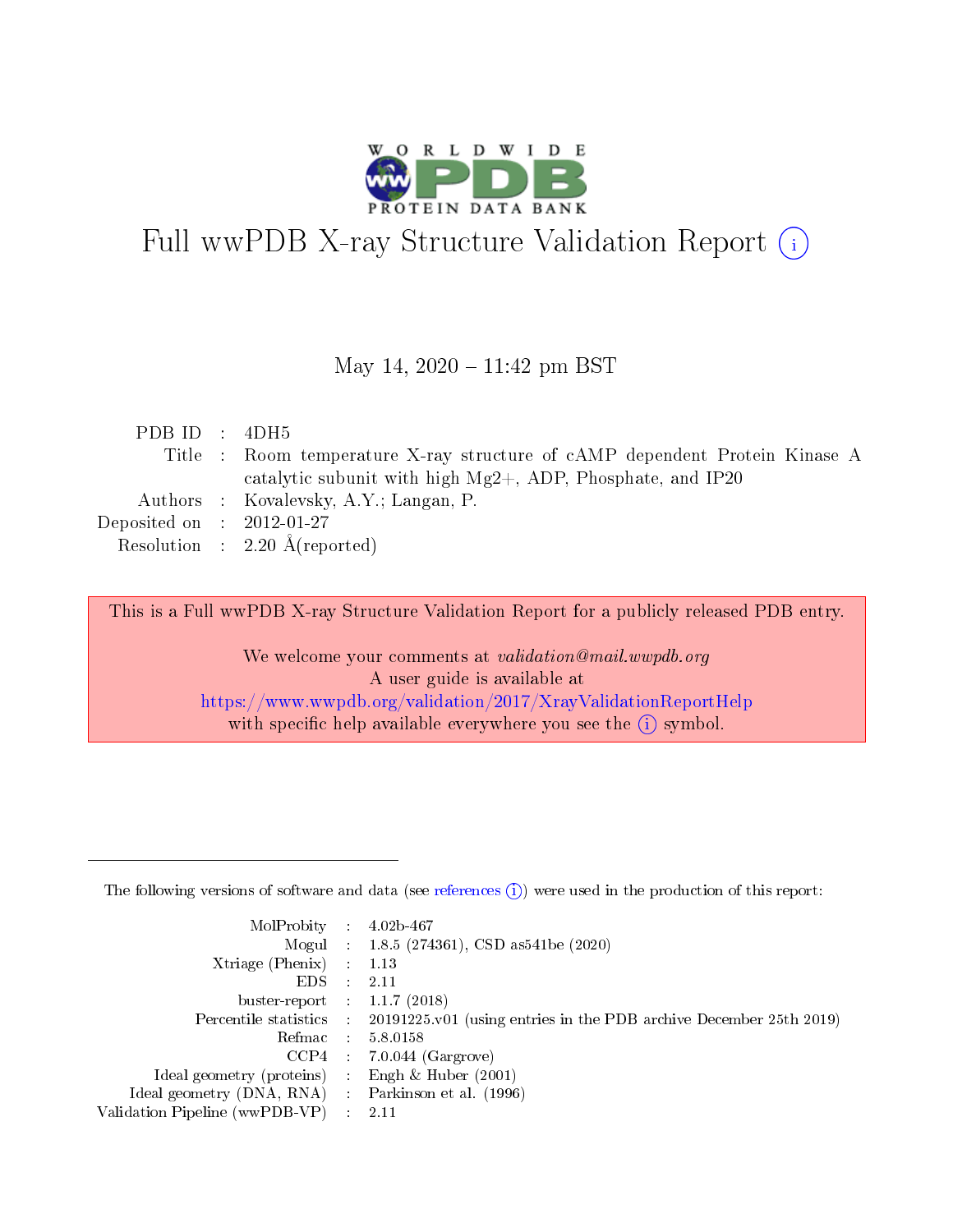# 1 [O](https://www.wwpdb.org/validation/2017/XrayValidationReportHelp#overall_quality)verall quality at a glance  $(i)$

The following experimental techniques were used to determine the structure: X-RAY DIFFRACTION

The reported resolution of this entry is 2.20 Å.

Percentile scores (ranging between 0-100) for global validation metrics of the entry are shown in the following graphic. The table shows the number of entries on which the scores are based.



| Metric                | Whole archive<br>$(\#\mathrm{Entries})$ | Similar resolution<br>$(\#\text{Entries},\,\text{resolution}\,\,\text{range}(\textup{\AA}))$ |
|-----------------------|-----------------------------------------|----------------------------------------------------------------------------------------------|
| $R_{free}$            | 130704                                  | $4898(2.20-2.20)$                                                                            |
| Clashscore            | 141614                                  | $5594(2.20-2.20)$                                                                            |
| Ramachandran outliers | 138981                                  | $5503 (2.20-2.20)$                                                                           |
| Sidechain outliers    | 138945                                  | $5504(2.20-2.20)$                                                                            |
| RSRZ outliers         | 127900                                  | $4800(2.20-2.20)$                                                                            |

The table below summarises the geometric issues observed across the polymeric chains and their fit to the electron density. The red, orange, yellow and green segments on the lower bar indicate the fraction of residues that contain outliers for  $>=3, 2, 1$  and 0 types of geometric quality criteria respectively. A grey segment represents the fraction of residues that are not modelled. The numeric value for each fraction is indicated below the corresponding segment, with a dot representing fractions  $\epsilon=5\%$  The upper red bar (where present) indicates the fraction of residues that have poor fit to the electron density. The numeric value is given above the bar.

| Mol | ${\rm Chain \mid Length}$ | Quality of chain |     |                 |
|-----|---------------------------|------------------|-----|-----------------|
|     | 350                       | 5%<br>80%        | 13% | $\cdot$ $\cdot$ |
|     | 20                        | 10%<br>70%       | 25% | 5%              |

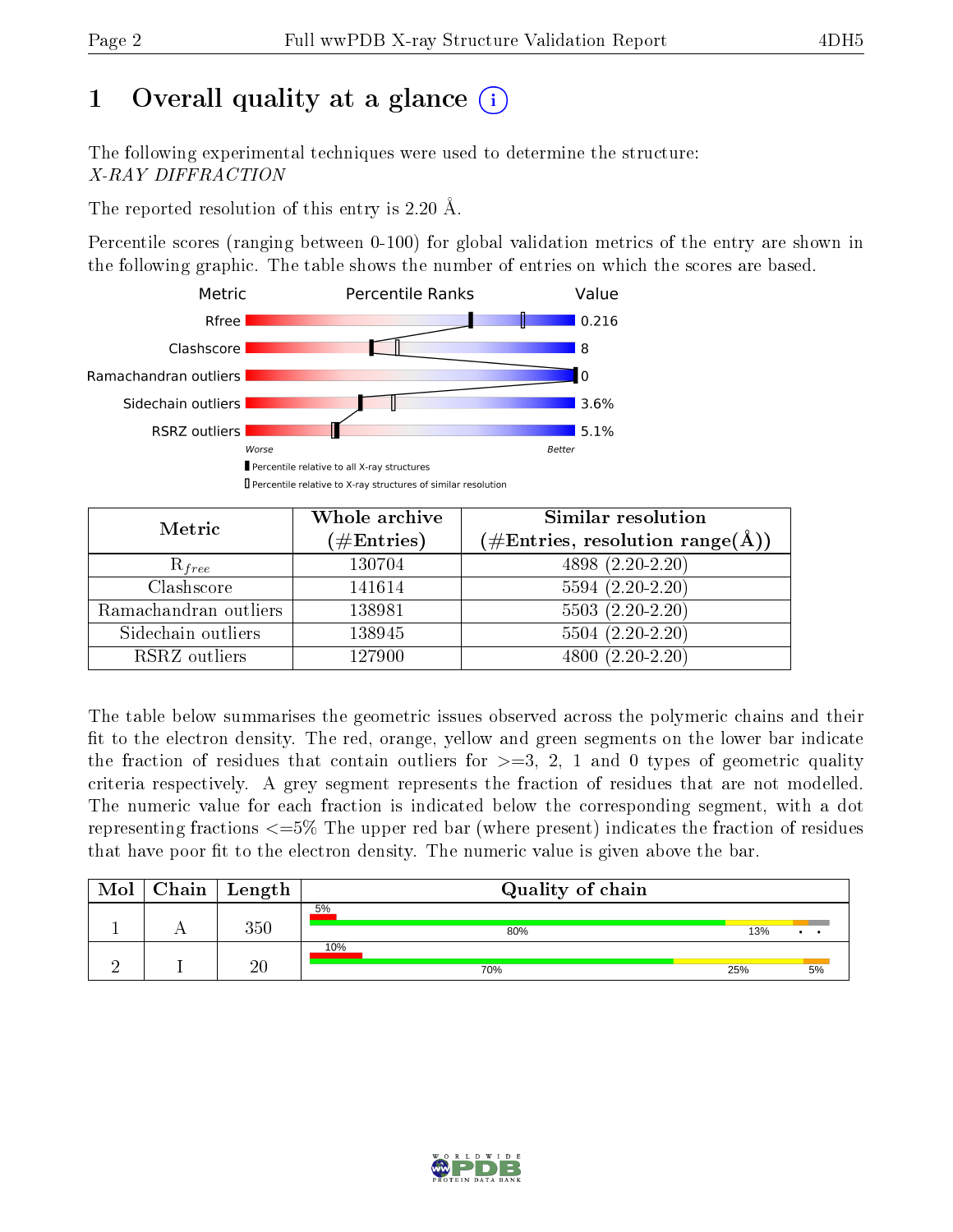# 2 Entry composition (i)

There are 6 unique types of molecules in this entry. The entry contains 3183 atoms, of which 0 are hydrogens and 0 are deuteriums.

In the tables below, the ZeroOcc column contains the number of atoms modelled with zero occupancy, the AltConf column contains the number of residues with at least one atom in alternate conformation and the Trace column contains the number of residues modelled with at most 2 atoms.

• Molecule 1 is a protein called cAMP-dependent protein kinase catalytic subunit alpha.

| Chain | Residues | Atoms        |      |     |     | $\text{ZeroOcc}$   AltConf   Trace |  |  |  |
|-------|----------|--------------|------|-----|-----|------------------------------------|--|--|--|
|       | 336      | <b>Total</b> | 1800 | 465 | 505 |                                    |  |  |  |

• Molecule 2 is a protein called cAMP-dependent protein kinase inhibitor alpha.

| Mol | Chain   Residues | Atoms             |  | ZeroOcc   AltConf   Trace |  |  |  |
|-----|------------------|-------------------|--|---------------------------|--|--|--|
|     |                  | Total C N<br>-157 |  | 94 32 31                  |  |  |  |

• Molecule 3 is MAGNESIUM ION (three-letter code: MG) (formula: Mg).

|  | $Mol$   Chain   Residues | Atoms | ZeroOcc   AltConf |  |
|--|--------------------------|-------|-------------------|--|
|  |                          | Total |                   |  |

• Molecule 4 is ADENOSINE-5'-DIPHOSPHATE (three-letter code: ADP) (formula:  $C_{10}H_{15}N_5O_{10}P_2$ .



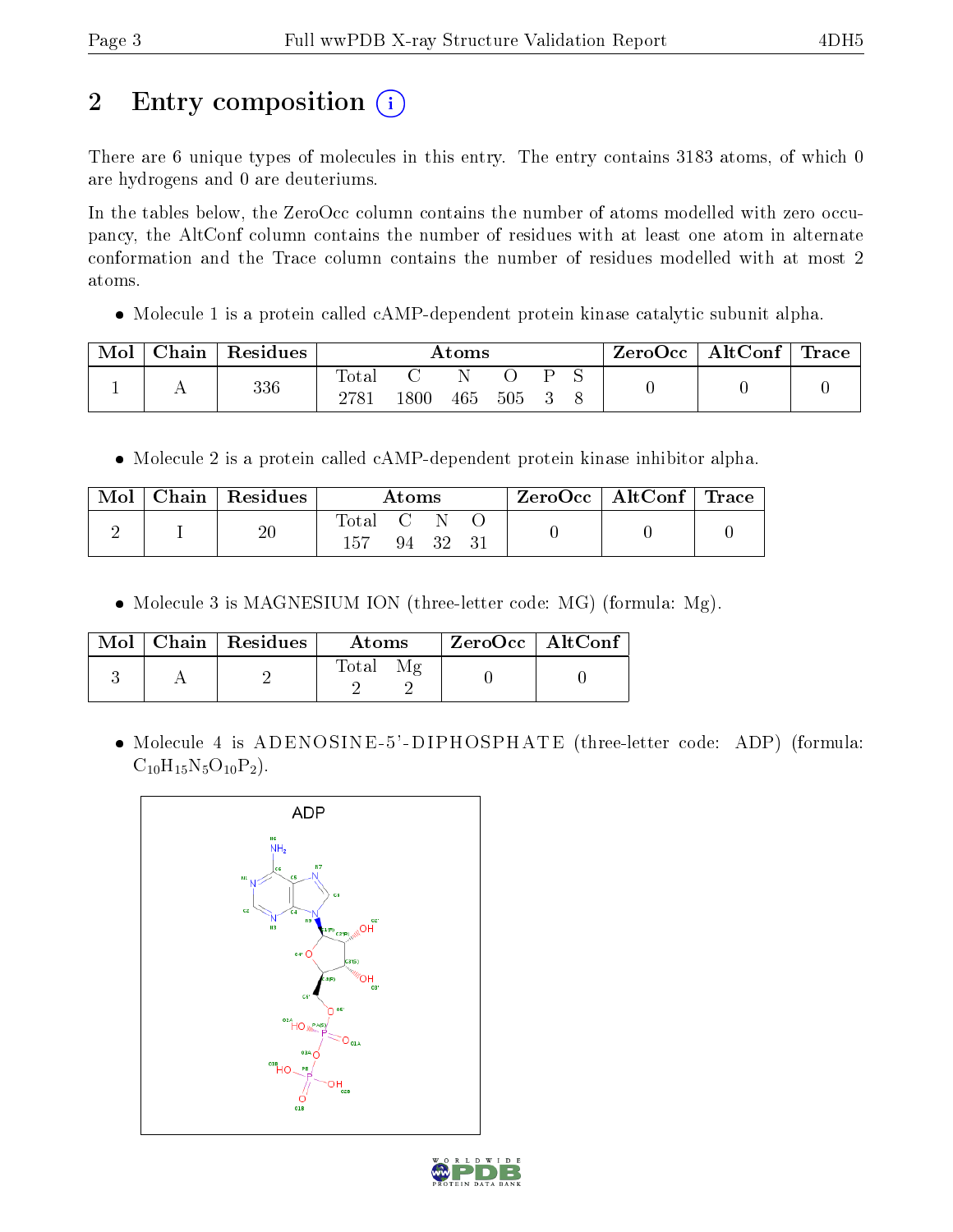|  | Chain   Residues |       |       | Atoms |  | $\rm ZeroOcc$   Alt $\rm Conf$ |
|--|------------------|-------|-------|-------|--|--------------------------------|
|  |                  | Total | $C-N$ |       |  |                                |
|  |                  |       |       |       |  |                                |

 $\bullet$  Molecule 5 is PHOSPHATE ION (three-letter code: PO4) (formula:  $\mathrm{O_4P}) .$ 



|  | $Mol$   Chain   Residues | Atoms |  | $ZeroOcc$   AltConf |  |  |
|--|--------------------------|-------|--|---------------------|--|--|
|  |                          | Total |  |                     |  |  |

 $\bullet\,$  Molecule 6 is water.

|  | $\text{Mol}$   Chain   Residues | Atoms              | $ZeroOcc \   \ AltConf \  $ |
|--|---------------------------------|--------------------|-----------------------------|
|  | 197                             | Total O<br>197 197 |                             |
|  |                                 | Total O            |                             |

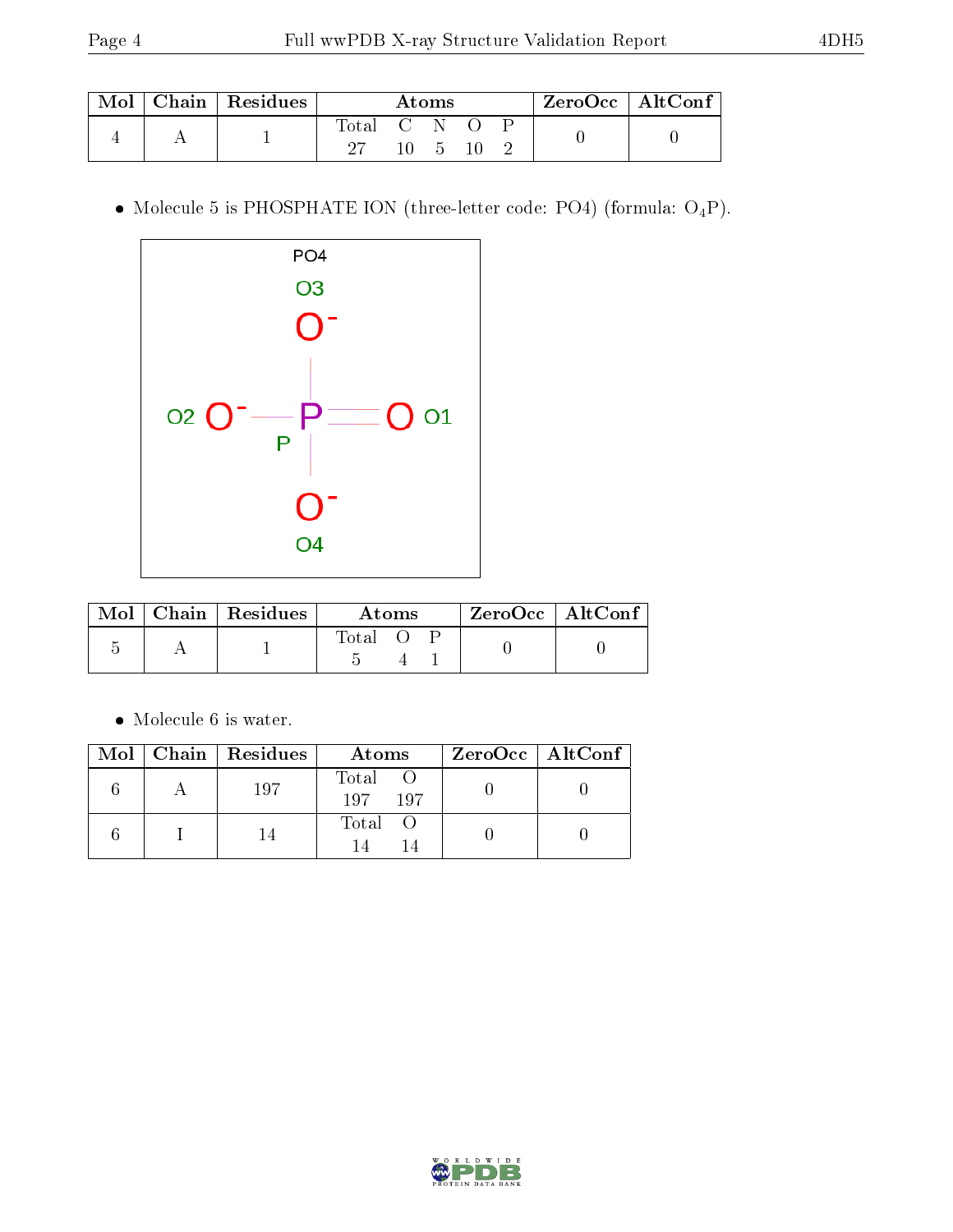## 3 Residue-property plots  $(i)$

These plots are drawn for all protein, RNA and DNA chains in the entry. The first graphic for a chain summarises the proportions of the various outlier classes displayed in the second graphic. The second graphic shows the sequence view annotated by issues in geometry and electron density. Residues are color-coded according to the number of geometric quality criteria for which they contain at least one outlier: green  $= 0$ , yellow  $= 1$ , orange  $= 2$  and red  $= 3$  or more. A red dot above a residue indicates a poor fit to the electron density (RSRZ  $> 2$ ). Stretches of 2 or more consecutive residues without any outlier are shown as a green connector. Residues present in the sample, but not in the model, are shown in grey.

• Molecule 1: cAMP-dependent protein kinase catalytic subunit alpha



• Molecule 2: cAMP-dependent protein kinase inhibitor alpha

|                                                    | 10%               |   |     |     |    |
|----------------------------------------------------|-------------------|---|-----|-----|----|
| Chain I:                                           |                   |   | 70% | 25% | 5% |
|                                                    |                   |   |     |     |    |
|                                                    |                   | ⋰ |     |     |    |
| $\vert$ $\vert$<br>$\Omega$<br>e a<br>$\mathbf{a}$ | $\mathbf{r}$<br>œ | н |     |     |    |

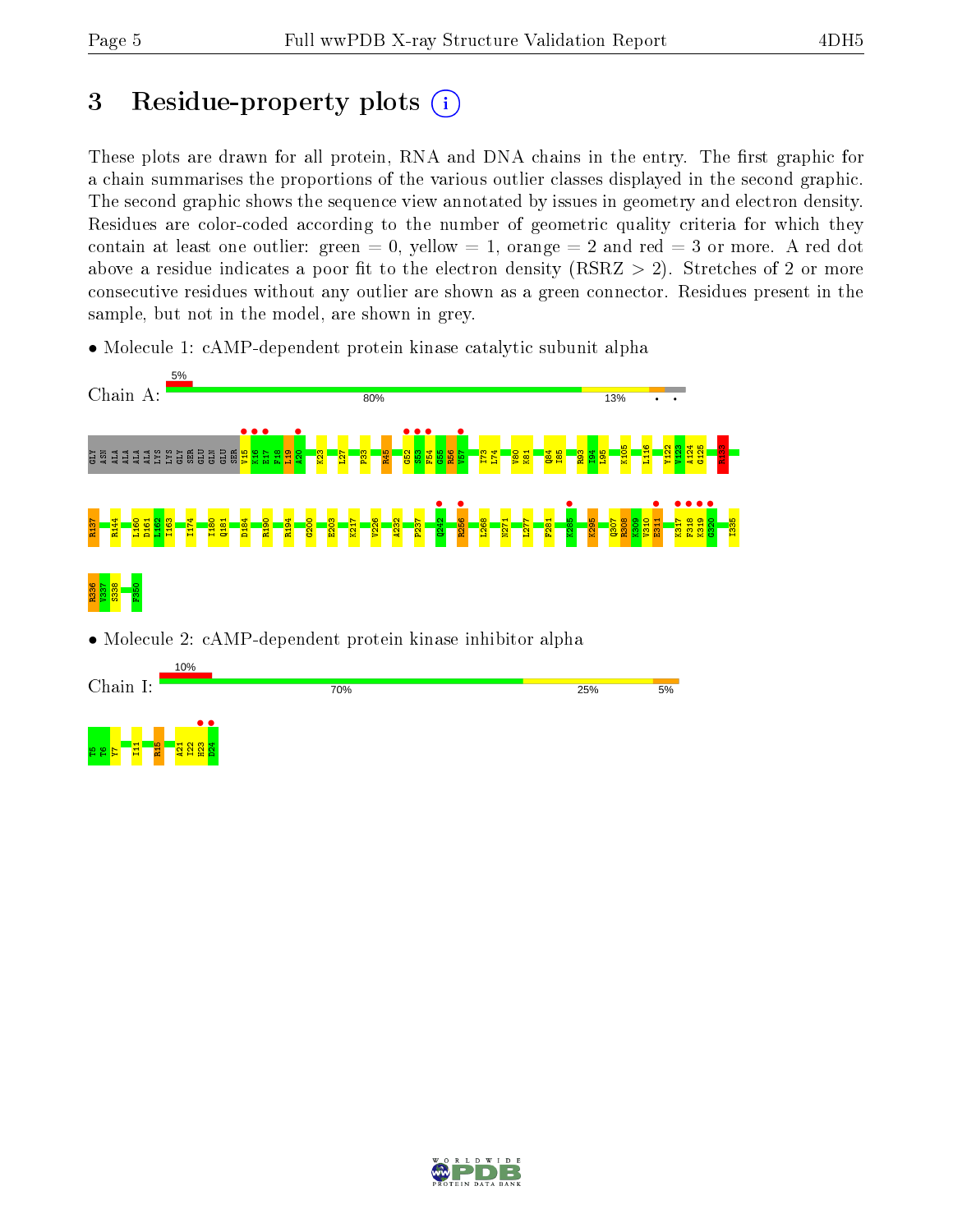## 4 Data and refinement statistics  $(i)$

| Property                                                         | Value                                              | Source     |
|------------------------------------------------------------------|----------------------------------------------------|------------|
| Space group                                                      | P 21 21 21                                         | Depositor  |
| Cell constants                                                   | 79.63Å<br>$58.90\text{\AA}$<br>99.49Å              | Depositor  |
| a, b, c, $\alpha$ , $\beta$ , $\gamma$                           | $90.00^{\circ}$ $90.00^{\circ}$<br>$90.00^{\circ}$ |            |
| Resolution $(A)$                                                 | 20.00<br>$\frac{1}{2}$<br>2.20                     | Depositor  |
|                                                                  | 19.86<br>$-2.20$                                   | <b>EDS</b> |
| % Data completeness                                              | (Not available) $(20.00-2.20)$                     | Depositor  |
| (in resolution range)                                            | 88.3 (19.86-2.20)                                  | <b>EDS</b> |
| $R_{merge}$                                                      | (Not available)                                    | Depositor  |
| $\mathrm{R}_{sym}$                                               | (Not available)                                    | Depositor  |
| $\langle I/\sigma(I) \rangle^{-1}$                               | 1.98 (at $2.19\text{\AA}$ )                        | Xtriage    |
| Refinement program                                               | <b>CNS</b>                                         | Depositor  |
| $R, R_{free}$                                                    | 0.187,<br>0.222                                    | Depositor  |
|                                                                  | 0.191<br>0.216<br>$\ddot{\phantom{a}}$             | DCC        |
| $R_{free}$ test set                                              | $\overline{1154}$ reflections $(4.98\%)$           | wwPDB-VP   |
| Wilson B-factor $(A^2)$                                          | 32.0                                               | Xtriage    |
| Anisotropy                                                       | 0.135                                              | Xtriage    |
| Bulk solvent $k_{sol}(\text{e}/\text{A}^3), B_{sol}(\text{A}^2)$ | 0.30, 46.8                                         | <b>EDS</b> |
| L-test for twinning <sup>2</sup>                                 | $< L >$ = 0.51, $< L^2 >$ = 0.35                   | Xtriage    |
| Estimated twinning fraction                                      | No twinning to report.                             | Xtriage    |
| $F_o, F_c$ correlation                                           | 0.95                                               | <b>EDS</b> |
| Total number of atoms                                            | 3183                                               | wwPDB-VP   |
| Average B, all atoms $(A^2)$                                     | 37.0                                               | wwPDB-VP   |

Xtriage's analysis on translational NCS is as follows: The largest off-origin peak in the Patterson function is  $7.45\%$  of the height of the origin peak. No significant pseudotranslation is detected.

<sup>&</sup>lt;sup>2</sup>Theoretical values of  $\langle |L| \rangle$ ,  $\langle L^2 \rangle$  for acentric reflections are 0.5, 0.333 respectively for untwinned datasets, and 0.375, 0.2 for perfectly twinned datasets.



<span id="page-5-1"></span><span id="page-5-0"></span><sup>1</sup> Intensities estimated from amplitudes.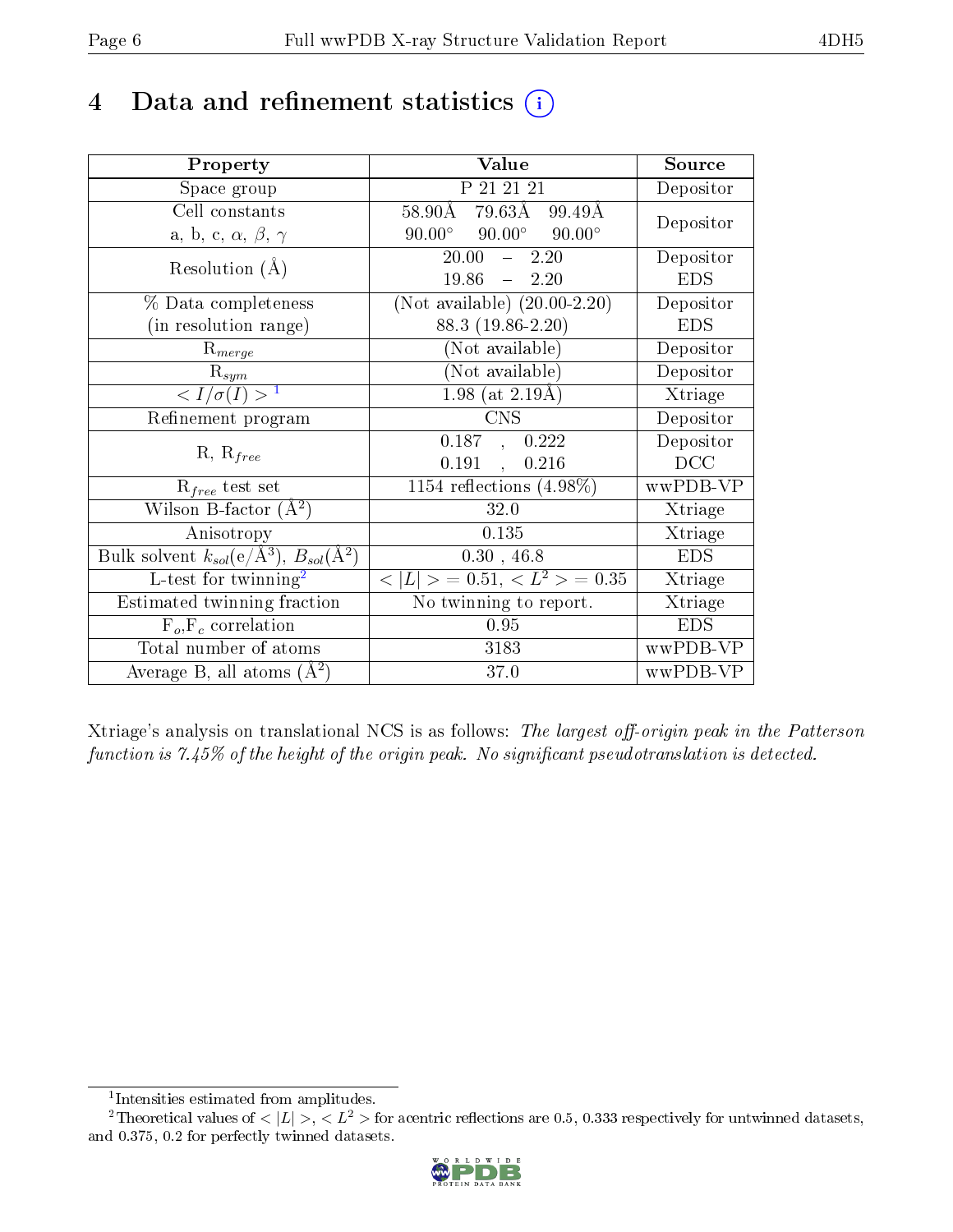# 5 Model quality  $(i)$

## 5.1 Standard geometry  $(i)$

Bond lengths and bond angles in the following residue types are not validated in this section: TPO, MG, PO4, ADP, SEP

The Z score for a bond length (or angle) is the number of standard deviations the observed value is removed from the expected value. A bond length (or angle) with  $|Z| > 5$  is considered an outlier worth inspection. RMSZ is the root-mean-square of all Z scores of the bond lengths (or angles).

| Mol | Chain |             | Bond lengths  | Bond angles |             |  |
|-----|-------|-------------|---------------|-------------|-------------|--|
|     |       | <b>RMSZ</b> | $\# Z  > 5$   | RMSZ        | $\# Z  > 5$ |  |
|     |       | 0.32        | 0/2818        | 0.57        | 0/3793      |  |
| 9   |       | 0.39        | 0/159         | 0.64        | 0/212       |  |
| ΔH  | Αll   | 0.33        | $^\prime2977$ | 0.58        | 4005        |  |

Chiral center outliers are detected by calculating the chiral volume of a chiral center and verifying if the center is modelled as a planar moiety or with the opposite hand.A planarity outlier is detected by checking planarity of atoms in a peptide group, atoms in a mainchain group or atoms of a sidechain that are expected to be planar.

|  | Mol   Chain   $\#\text{Chirality outliers}$   $\#\text{Planarity outliers}$ |
|--|-----------------------------------------------------------------------------|
|  |                                                                             |
|  |                                                                             |
|  |                                                                             |

There are no bond length outliers.

There are no bond angle outliers.

There are no chirality outliers.

All (11) planarity outliers are listed below:

| Mol | Chain | $\operatorname{Res}% \left( \mathcal{N}\right) \equiv\operatorname{Res}(\mathcal{N}_{0})\cap\mathcal{N}_{1}$ | Type       | Group     |
|-----|-------|--------------------------------------------------------------------------------------------------------------|------------|-----------|
| 1   | A     | 133                                                                                                          | $\rm{ARG}$ | Sidechain |
| 1   | A     | 137                                                                                                          | $\rm{ARG}$ | Sidechain |
| 1   | А     | 144                                                                                                          | $\rm{ARG}$ | Sidechain |
| 1   | A     | 190                                                                                                          | $\rm{ARG}$ | Sidechain |
| 1   | A     | 256                                                                                                          | $\rm{ARG}$ | Sidechain |
| 1   | A     | 308                                                                                                          | $\rm{ARG}$ | Sidechain |
| 1   | A     | 336                                                                                                          | $\rm{ARG}$ | Sidechain |
| 1   | A     | 45                                                                                                           | $\rm{ARG}$ | Sidechain |
| 1   | А     | 56                                                                                                           | $\rm{ARG}$ | Sidechain |

Continued on next page...

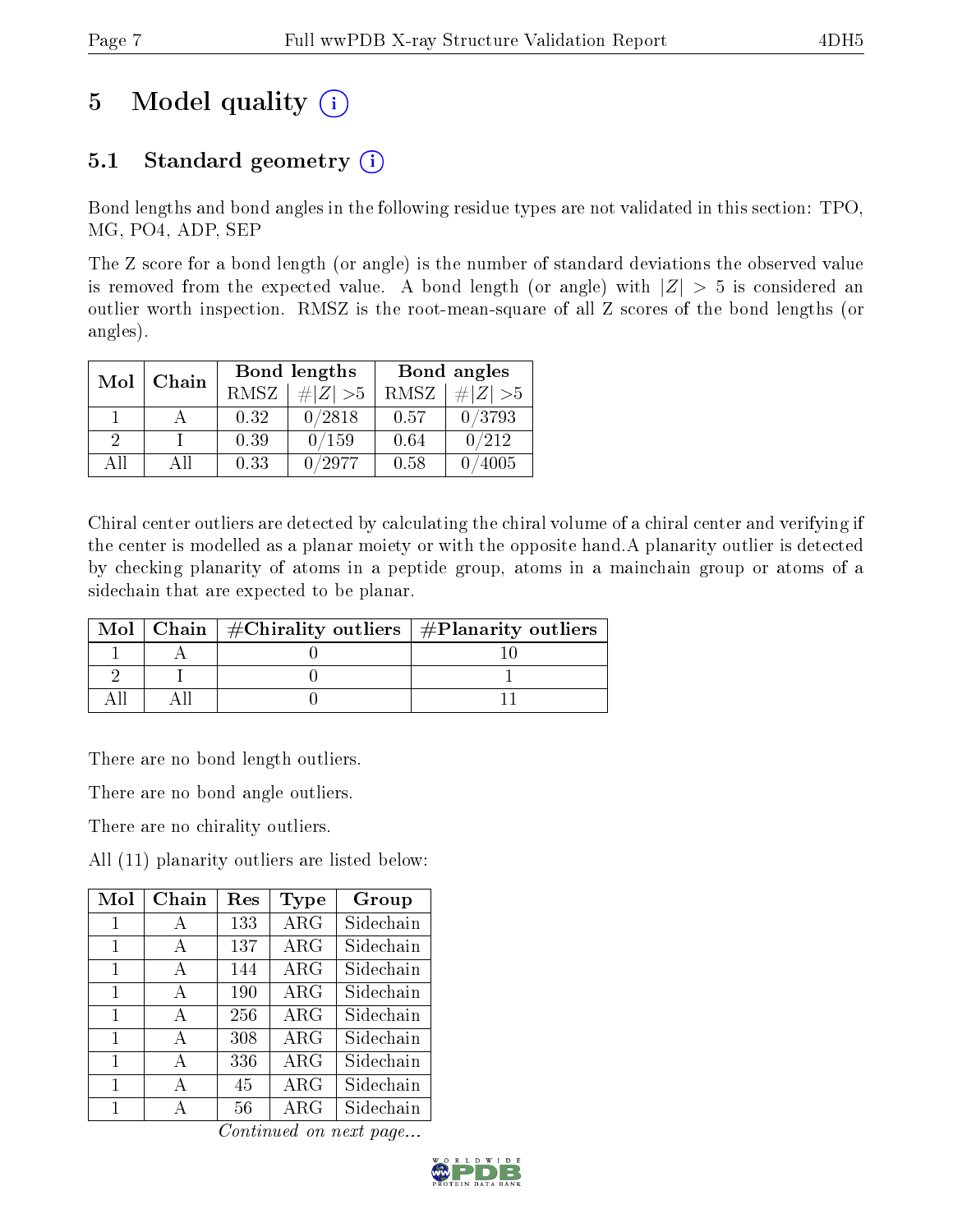Continued from previous page...

| Mol | Chain | $\operatorname{Res}$ | Type       | Group     |
|-----|-------|----------------------|------------|-----------|
|     |       | 93                   | $\rm{ARG}$ | Sidechain |
|     |       | 15                   | ARG        | Sidechain |

### 5.2 Too-close contacts  $(i)$

In the following table, the Non-H and H(model) columns list the number of non-hydrogen atoms and hydrogen atoms in the chain respectively. The H(added) column lists the number of hydrogen atoms added and optimized by MolProbity. The Clashes column lists the number of clashes within the asymmetric unit, whereas Symm-Clashes lists symmetry related clashes.

|  |      |      |    | Mol   Chain   Non-H   H(model)   H(added)   Clashes   Symm-Clashes |
|--|------|------|----|--------------------------------------------------------------------|
|  | 2781 | 2762 | 42 |                                                                    |
|  | 157  | 146  |    |                                                                    |
|  |      |      |    |                                                                    |
|  | 27   | 12   |    |                                                                    |
|  |      |      |    |                                                                    |
|  | 197  |      |    |                                                                    |
|  |      |      |    |                                                                    |
|  | 3183 | 2920 | 45 |                                                                    |

The all-atom clashscore is defined as the number of clashes found per 1000 atoms (including hydrogen atoms). The all-atom clashscore for this structure is 8.

All (45) close contacts within the same asymmetric unit are listed below, sorted by their clash magnitude.

| $Atom-1$             | Atom-2             | Interatomic    | Clash         |
|----------------------|--------------------|----------------|---------------|
|                      |                    | distance $(A)$ | overlap $(A)$ |
| 5: A:404:PO4:O1      | 2:1:21:ALA:HB2     | 1.83           | 0.78          |
| 1: A:23: LYS: HE2    | 6: A:1189:HOH:O    | 1.86           | 0.75          |
| 1:A:33:PRO:HG2       | 6: A: 1173: HOH:O  | 1.85           | 0.75          |
| 1: A:52: GLY: HA2    | 6: A:1158:HOH:O    | 1.90           | 0.72          |
| 1: A: 163: ILE: HG12 | 1:A:217:LYS:HD3    | 1.73           | 0.71          |
| 1:A:45:ARG:HD3       | 1:A:335:ILE:HD12   | 1.78           | 0.65          |
| 1: A:295: LYS:H      | 1: A:295: LYS:CD   | 2.11           | 0.64          |
| 1:A:203:GLU:OE2      | 2:1:15:ARG:HD3     | 1.98           | 0.63          |
| 1: A:45: ARG:CD      | 1:A:335:ILE:HD12   | 2.30           | 0.62          |
| 1: A:52: GLY:CA      | 6: A:1158:HOH:O    | 2.46           | 0.61          |
| 1:A:336:ARG:HH12     | 1: A:338: SEP:HB3  | 1.66           | 0.61          |
| 1: A:295: LYS:H      | 1: A:295: LYS: HD3 | $1.66\,$       | 0.61          |
| 1: A:271: ASN:HB3    | 1:A:281:PHE:CD1    | 2.37           | 0.60          |
| 1: A:295:LYS:N       | 1: A:295: LYS: HD3 | 2.18           | 0.59          |

Continued on next page...

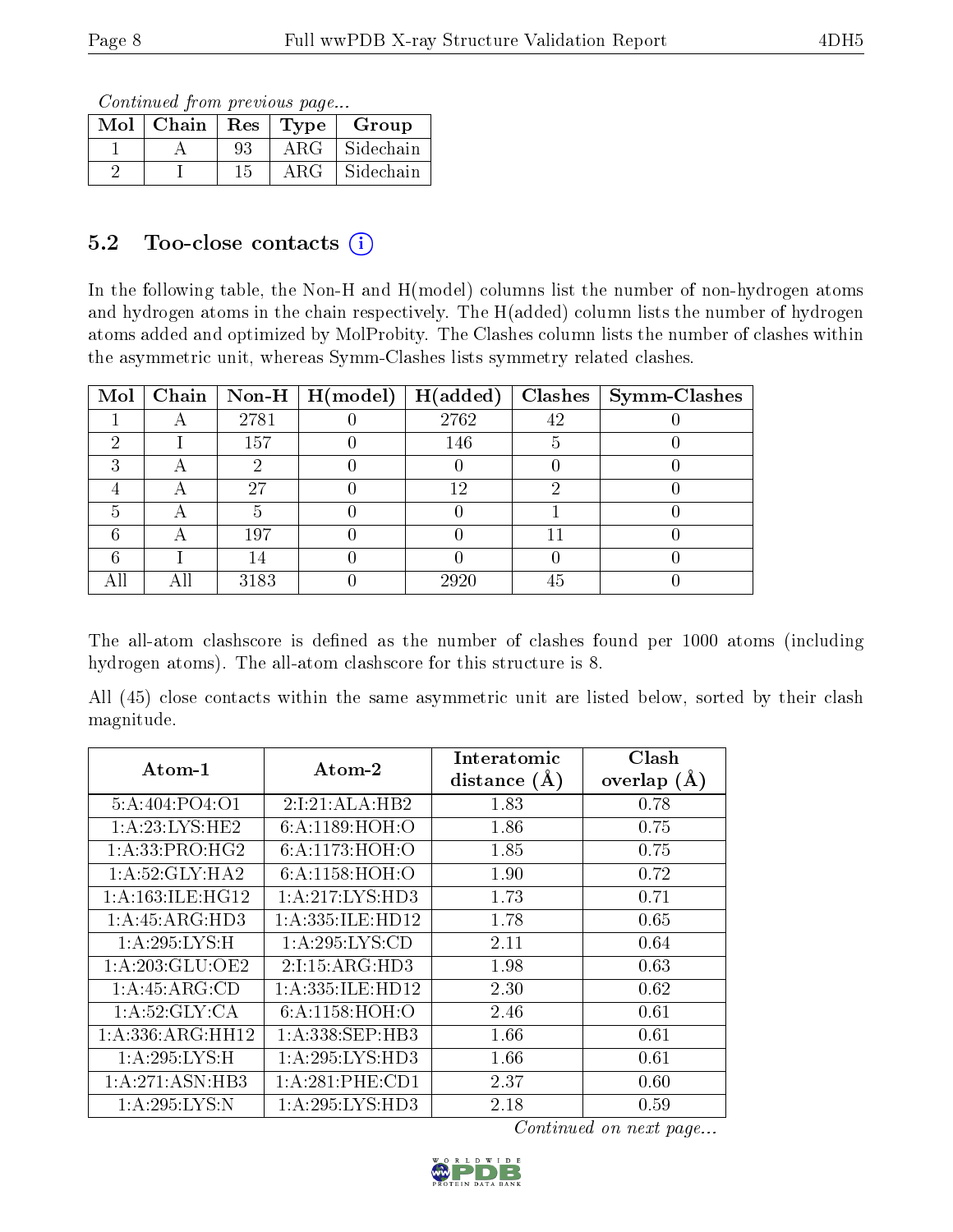| continuou promonous pago   |                              | Interatomic       | Clash         |  |
|----------------------------|------------------------------|-------------------|---------------|--|
| Atom-1                     | Atom-2                       | distance $(A)$    | overlap $(A)$ |  |
| 1: A:319: LYS: HB2         | 6:A:1029:HOH:O               | 2.02              | 0.58          |  |
| 1: A:81: LYS: HG2          | 6:A:1088:HOH:O               | $2.04\,$          | 0.58          |  |
| 1:A:122:TYR:CE2            | 1:A:124:ALA:HB2              | 2.39              | 0.58          |  |
| 1:A:54:PHE:CE1             | 1: A:84: GLN:HG3             | 2.39              | $0.57\,$      |  |
| 1:A:125:GLY:HA3            | 1:A:174:ILE:O                | 2.03              | $0.57\,$      |  |
| 1: A:56: ARG:HD3           | 6:A:1081:HOH:O               | 2.06              | 0.56          |  |
| 1: A:295:LYS:H             | 1: A:295:LYS:CE              | $\overline{2.22}$ | 0.52          |  |
| 1:A:133:ARG:HH21           | $1:A:133:ARG:H\overline{G2}$ | 1.76              | $0.50\,$      |  |
| 1: A:295: LYS: HE3         | 1: A:295: LYS:H              | 1.78              | 0.48          |  |
| 1:A:137:ARG:HD2            | 1:A:232:ALA:O                | 2.13              | 0.47          |  |
| 1:A:23:LYS:O               | 1:A:27:LEU:HD23              | $\overline{2.14}$ | 0.47          |  |
| 1: A:200: GLY:O            | 2:I:22:ILE:HG22              | 2.15              | 0.46          |  |
| $1:$ A:160:LEU:O           | 1:A:161:ASP:HB2              | 2.16              | 0.46          |  |
| 1:A:45:ARG:NE              | 1:A:335:ILE:HD12             | 2.31              | 0.45          |  |
| 1: A:295:LYS:HE2           | 6:A:1160:HOH:O               | 2.17              | 0.45          |  |
| 1:A:80:VAL:HG22            | 1: A:85: ILE: HDI1           | 1.99              | 0.44          |  |
| 1: A: 184: ASP: HB2        | 4:A:403:ADP:O2A              | 2.19              | 0.43          |  |
| 1:A:74:LEU:HB2             | 1: A:116:LEU:HB2             | 2.01              | 0.43          |  |
| 1:A:180:ILE:HG22           | 1:A:181:GLN:N                | 2.32              | 0.43          |  |
| 1:A:226:VAL:HG13           | 1:A:237:PRO:HD2              | 2.00              | 0.43          |  |
| 1:A:310:VAL:HG12           | 1: A:311: GLU:N              | 2.34              | 0.43          |  |
| 1:A:73:ILE:HD13            | 1:A:335:ILE:HD11             | 2.01              | 0.43          |  |
| 1:A:133:ARG:HG2            | 1:A:133:ARG:NH2              | 2.35              | 0.42          |  |
| 6:A:1086:HOH:O             | 2:I:23:HIS:HE1               | 2.01              | 0.42          |  |
| 1:A:45:ARG:HD3             | 1:A:335:ILE:CD1              | 2.48              | 0.41          |  |
| 2:I:TYR:CZ                 | 2:I:11:ILE:HG13              | 2.55              | 0.41          |  |
| 1: A:81:LYS:HD2            | 6:A:1090:HOH:O               | 2.19              | 0.41          |  |
| 1:A:194:ARG:NH2            | 6:A:1162:HOH:O               | 2.53              | 0.41          |  |
| $1:$ A:15:VAL:HG12         | 1:A:19:LEU:HD22              | 2.02              | 0.41          |  |
| 1: A:52: GLY: HA3          | 4:A:403:ADP:O2B              | $\overline{2.21}$ | 0.41          |  |
| $1:A:\overline{307:GLN:O}$ | 1:A:308:ARG:HB2              | $\overline{2.22}$ | 0.40          |  |

Continued from previous page.

There are no symmetry-related clashes.

### 5.3 Torsion angles (i)

#### 5.3.1 Protein backbone (i)

In the following table, the Percentiles column shows the percent Ramachandran outliers of the chain as a percentile score with respect to all X-ray entries followed by that with respect to entries of similar resolution.

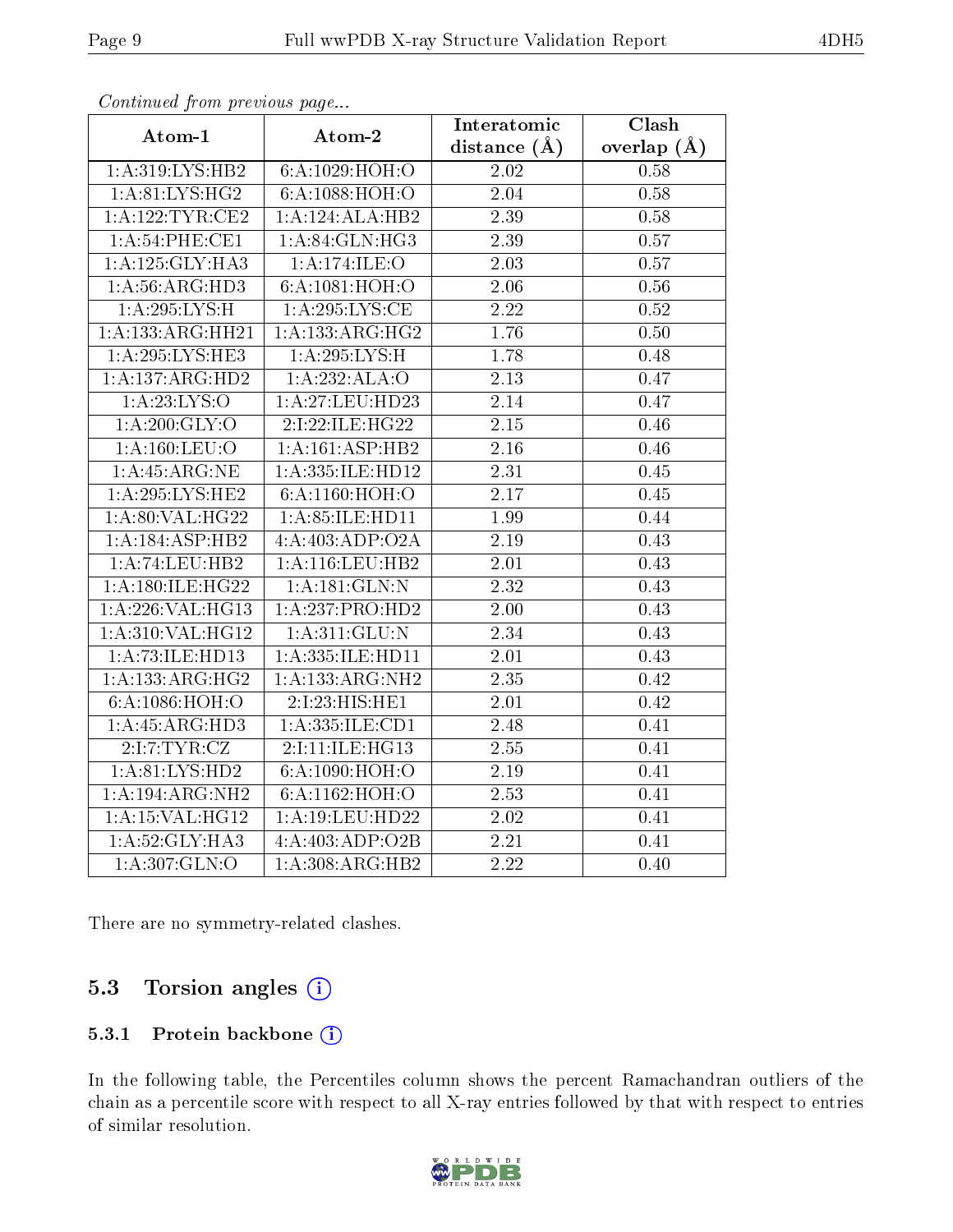| Mol | Chain | Analysed                      | Favoured   Allowed   Outliers |           | Percentiles                     |                     |
|-----|-------|-------------------------------|-------------------------------|-----------|---------------------------------|---------------------|
|     |       | $331/350$ (95\%)   313 (95\%) |                               | $18(5\%)$ | $\vert$ 100 $\vert$ 100 $\vert$ |                     |
|     |       | $18/20(90\%)$                 | $18(100\%)$                   |           | 100                             | $\vert$ 100         |
| All | All   | $349/370(94\%)$   331 (95\%)  |                               | $18(5\%)$ | 100                             | $\vert$ 100 $\vert$ |

The Analysed column shows the number of residues for which the backbone conformation was analysed, and the total number of residues.

There are no Ramachandran outliers to report.

#### 5.3.2 Protein sidechains  $(i)$

In the following table, the Percentiles column shows the percent sidechain outliers of the chain as a percentile score with respect to all X-ray entries followed by that with respect to entries of similar resolution.

The Analysed column shows the number of residues for which the sidechain conformation was analysed, and the total number of residues.

|     | $Mol$   Chain | Analysed        | Rotameric    | Outliers  |                              |
|-----|---------------|-----------------|--------------|-----------|------------------------------|
|     |               | 294/302(97%)    | 283 $(96\%)$ | 11 $(4%)$ | 43<br>34                     |
|     |               | $15/15$ (100\%) | $15(100\%)$  |           | $\mid$ 100 $\mid$ 100 $\mid$ |
| All | All           | $309/317(98\%)$ | 298 $(96\%)$ | 11 $(4%)$ | 35<br>45                     |

All (11) residues with a non-rotameric sidechain are listed below:

| Mol          | Chain | Res | Type       |
|--------------|-------|-----|------------|
| 1            | А     | 19  | LEU        |
| 1            | А     | 95  | LEU        |
| 1            | А     | 105 | <b>LYS</b> |
| $\mathbf{1}$ | А     | 133 | $\rm{ARG}$ |
| 1            | А     | 256 | $\rm{ARG}$ |
| 1            | А     | 268 | LEU        |
| 1            | А     | 277 | LEU        |
| 1            | A     | 295 | <b>LYS</b> |
| 1            | А     | 311 | GLU        |
| 1            | А     | 317 | <b>LYS</b> |
|              | А     | 318 | PHE        |

Some sidechains can be flipped to improve hydrogen bonding and reduce clashes. All (6) such sidechains are listed below:

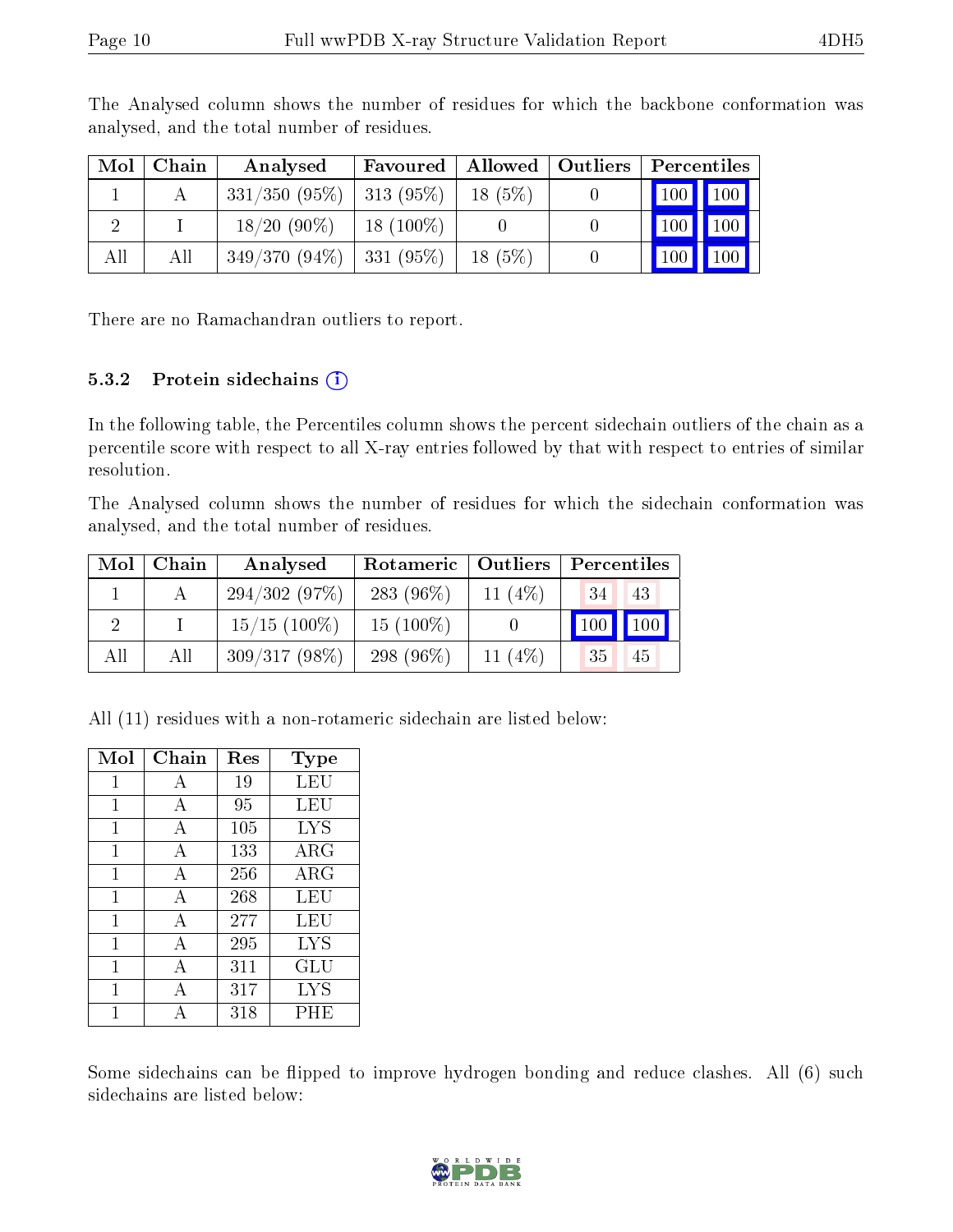| Mol | Chain | Res | Type       |
|-----|-------|-----|------------|
|     |       | 35  | <b>GLN</b> |
|     |       | 36  | <b>ASN</b> |
|     |       | 176 | <b>GLN</b> |
|     |       | 177 | <b>GLN</b> |
|     |       | 307 | <b>GLN</b> |
|     |       | 20  | A SN       |

#### 5.3.3 RNA  $(i)$

There are no RNA molecules in this entry.

### 5.4 Non-standard residues in protein, DNA, RNA chains (i)

3 non-standard protein/DNA/RNA residues are modelled in this entry.

In the following table, the Counts columns list the number of bonds (or angles) for which Mogul statistics could be retrieved, the number of bonds (or angles) that are observed in the model and the number of bonds (or angles) that are dened in the Chemical Component Dictionary. The Link column lists molecule types, if any, to which the group is linked. The Z score for a bond length (or angle) is the number of standard deviations the observed value is removed from the expected value. A bond length (or angle) with  $|Z| > 2$  is considered an outlier worth inspection. RMSZ is the root-mean-square of all Z scores of the bond lengths (or angles).

| Mol |            | ${\rm Res}$ | Link |  | Bond lengths |        |             | Bond angles |        |        |             |
|-----|------------|-------------|------|--|--------------|--------|-------------|-------------|--------|--------|-------------|
|     | Type       | Chain       |      |  |              | Counts | <b>RMSZ</b> | Z<br>$#^+$  | Counts | RMSZ   | # $ Z  > 2$ |
|     | <b>SEP</b> |             | 338  |  | 8,9,10       | 1.02   |             | 8,12,14     | 2.10   | 2(25%) |             |
|     | TPO        |             | 197  |  | 8,10,11      | 1.09   |             | 10, 14, 16  | 1.78   | $10\%$ |             |
|     | <b>SEP</b> |             | 139  |  | 8,9,10       | 1.17   | $12\%$      | 8,12,14     | 2.02   | 2(25%) |             |

In the following table, the Chirals column lists the number of chiral outliers, the number of chiral centers analysed, the number of these observed in the model and the number defined in the Chemical Component Dictionary. Similar counts are reported in the Torsion and Rings columns. '-' means no outliers of that kind were identified.

|            | $Mol$   Type   Chain |     | $\vert$ Res $\vert$ Link $\vert$ Chirals | <b>Torsions</b> | Rings |
|------------|----------------------|-----|------------------------------------------|-----------------|-------|
| <b>SEP</b> |                      | 338 |                                          | 4/5/8/10        |       |
| TPO        |                      | 197 |                                          | 0/9/11/13       |       |
| SEP        |                      | 139 | $\overline{\phantom{0}}$                 | 0/5/8/10        |       |

All (1) bond length outliers are listed below:

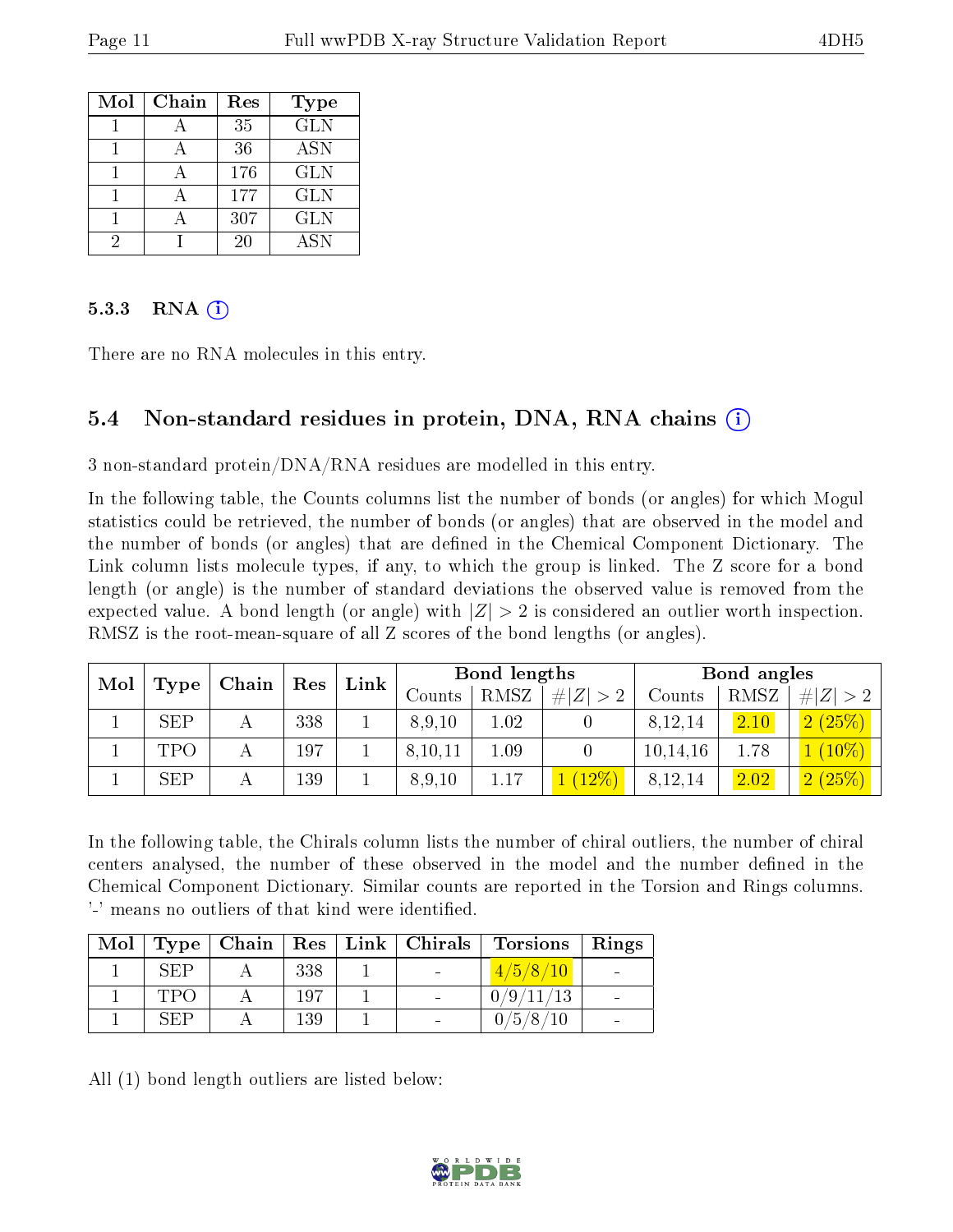|  |  |                                  | $\mid$ Mol $\mid$ Chain $\mid$ Res $\mid$ Type $\mid$ Atoms $\mid$ $\mid$ Z $\mid$ Observed(Å) $\mid$ Ideal(Å) $\mid$ |  |
|--|--|----------------------------------|-----------------------------------------------------------------------------------------------------------------------|--|
|  |  | $\vert$ 139   SEP   P-O2P   2.09 | 1 62                                                                                                                  |  |

All (5) bond angle outliers are listed below:

| Mol | Chain | Res | Type | Atoms      |         | Observed $(°)$ | $Ideal(^o)$ |
|-----|-------|-----|------|------------|---------|----------------|-------------|
|     |       | 197 | TPO  | P-OG1-CB   | $-5.28$ | 107.26         | 123.21      |
|     |       | 338 | SEP  | OG-CB-CA   | 4.46    | 112.48         | 108.14      |
|     |       | 139 | SEP  | $OG-CB-CA$ | 3.78    | 111.82         | 108.14      |
|     |       | 139 | SEP  | P-OG-CB    | $-3.68$ | 108.15         | 118.30      |
|     |       | 338 | SEP  | P-OG-CB    | $-3.25$ | 109.34         | 118.30      |

There are no chirality outliers.

All (4) torsion outliers are listed below:

| Mol | Chain | Res | <b>Type</b> | Atoms         |
|-----|-------|-----|-------------|---------------|
|     |       | 338 | SEP         | $CA-CB-OG-P$  |
|     |       | 338 | SEP         | $CB-OG-P-O2P$ |
|     |       | 338 | <b>SEP</b>  | $CB-OG-P-O3P$ |
|     |       | 338 | SEP         | N-CA-CB-OG    |

There are no ring outliers.

1 monomer is involved in 1 short contact:

|  |            | Mol   Chain   Res   Type   Clashes   Symm-Clashes |
|--|------------|---------------------------------------------------|
|  | -338   SEP |                                                   |

#### 5.5 Carbohydrates  $(i)$

There are no carbohydrates in this entry.

### 5.6 Ligand geometry (i)

Of 4 ligands modelled in this entry, 2 are monoatomic - leaving 2 for Mogul analysis.

In the following table, the Counts columns list the number of bonds (or angles) for which Mogul statistics could be retrieved, the number of bonds (or angles) that are observed in the model and the number of bonds (or angles) that are defined in the Chemical Component Dictionary. The Link column lists molecule types, if any, to which the group is linked. The Z score for a bond length (or angle) is the number of standard deviations the observed value is removed from the expected value. A bond length (or angle) with  $|Z| > 2$  is considered an outlier worth inspection. RMSZ is the root-mean-square of all Z scores of the bond lengths (or angles).

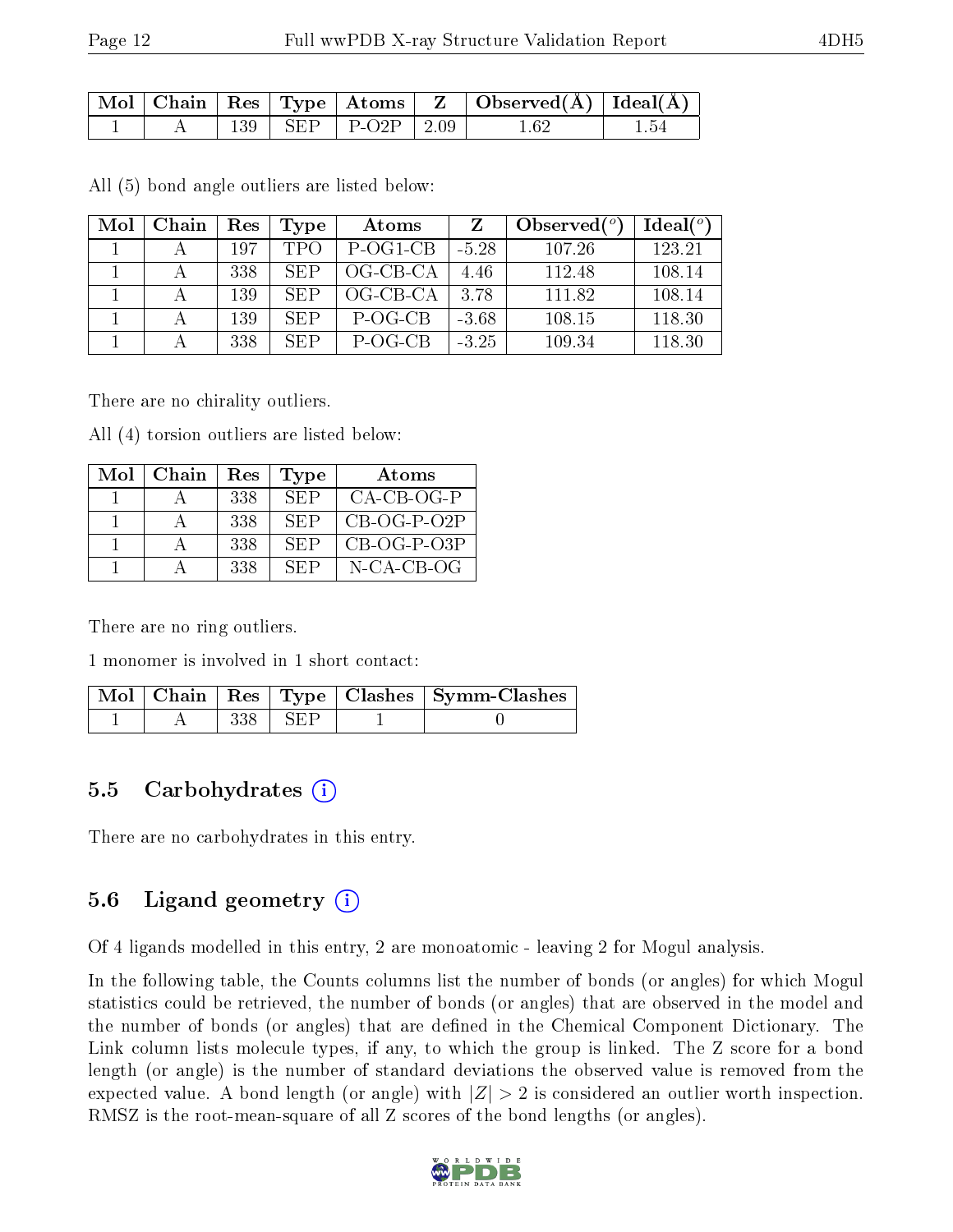| Mol | Type            | $\mid$ Chain $\mid$ Res |     | Link |               | Bond lengths |             |          | Bond angles |          |  |
|-----|-----------------|-------------------------|-----|------|---------------|--------------|-------------|----------|-------------|----------|--|
|     |                 |                         |     |      | $\rm{Counts}$ | RMSZ         | # $ Z  > 2$ | Counts   | RMSZ        | $\# Z >$ |  |
|     | PO <sub>4</sub> |                         | 404 |      | 4,4,4         | 4.12         | 3(75%)      | 6,6,6    | 0.92        |          |  |
|     | <b>ADP</b>      |                         | 403 |      | 24, 29, 29    | 1.25         | $4(16\%)$   | 29,45,45 | 1.35        | (13%)    |  |

In the following table, the Chirals column lists the number of chiral outliers, the number of chiral centers analysed, the number of these observed in the model and the number defined in the Chemical Component Dictionary. Similar counts are reported in the Torsion and Rings columns. '-' means no outliers of that kind were identified.

|     |     |  | Mol   Type   Chain   Res   Link   Chirals   Torsions   Rings |  |
|-----|-----|--|--------------------------------------------------------------|--|
| ADP | 403 |  | $\mid 0/12/32/32 \mid 0/3/3/3 \mid$                          |  |

All (7) bond length outliers are listed below:

| Mol            | Chain | Res | Type            | Atoms                                 | $\mathbf{Z}$ | Observed $(A)$ | Ideal(A) |
|----------------|-------|-----|-----------------|---------------------------------------|--------------|----------------|----------|
| 5              |       | 404 | PO <sub>4</sub> | $P-O1$                                | 7.24         | 1.67           | 1.50     |
| 5              |       | 404 | PO <sub>4</sub> | $P-O2$                                | 3.27         | 1.64           | 1.54     |
| 4              |       | 403 | ADP             | $C4-N3$                               | 2.40         | 1.39           | 1.35     |
| 4              |       | 403 | <b>ADP</b>      | $C2-N1$                               | 2.36         | 1.38           | 1.33     |
| 4              |       | 403 | ADP             | $C2-N3$                               | 2.27         | 1.35           | 1.32     |
| $\overline{4}$ |       | 403 | ADP             | $C2$ <sup>'</sup> - $C1$ <sup>'</sup> | $-2.10$      | 1.50           | 1.53     |
| 5              |       | 404 | PO4             | $P-O4$                                | 2.06         | 1.60           | 1.54     |

All (4) bond angle outliers are listed below:

| Mol | Chain | Res | Type | Atoms             |      | Observed $(°)$ | $\text{Ideal}({}^o)$ |
|-----|-------|-----|------|-------------------|------|----------------|----------------------|
| 4   |       | 403 | A DP | $C1'$ -N9-C4      | 3.66 | 133.08         | 126.64               |
| 4   |       | 403 | A DP | $C5-C6-N6$        | 2.35 | 123.93         | 120.35               |
| 4   |       | 403 | A DP | $O2B-PB-O3A$      | 2.17 | 111.90         | 104.64               |
| 4   |       | 403 | ADP  | $C3'$ $C2'$ $C1'$ | 2.04 | 104.05         | 100.98               |

There are no chirality outliers.

There are no torsion outliers.

There are no ring outliers.

2 monomers are involved in 3 short contacts:

|  |  |  | Mol   Chain   Res   Type   Clashes   Symm-Clashes |
|--|--|--|---------------------------------------------------|
|  |  |  |                                                   |
|  |  |  |                                                   |

The following is a two-dimensional graphical depiction of Mogul quality analysis of bond lengths,

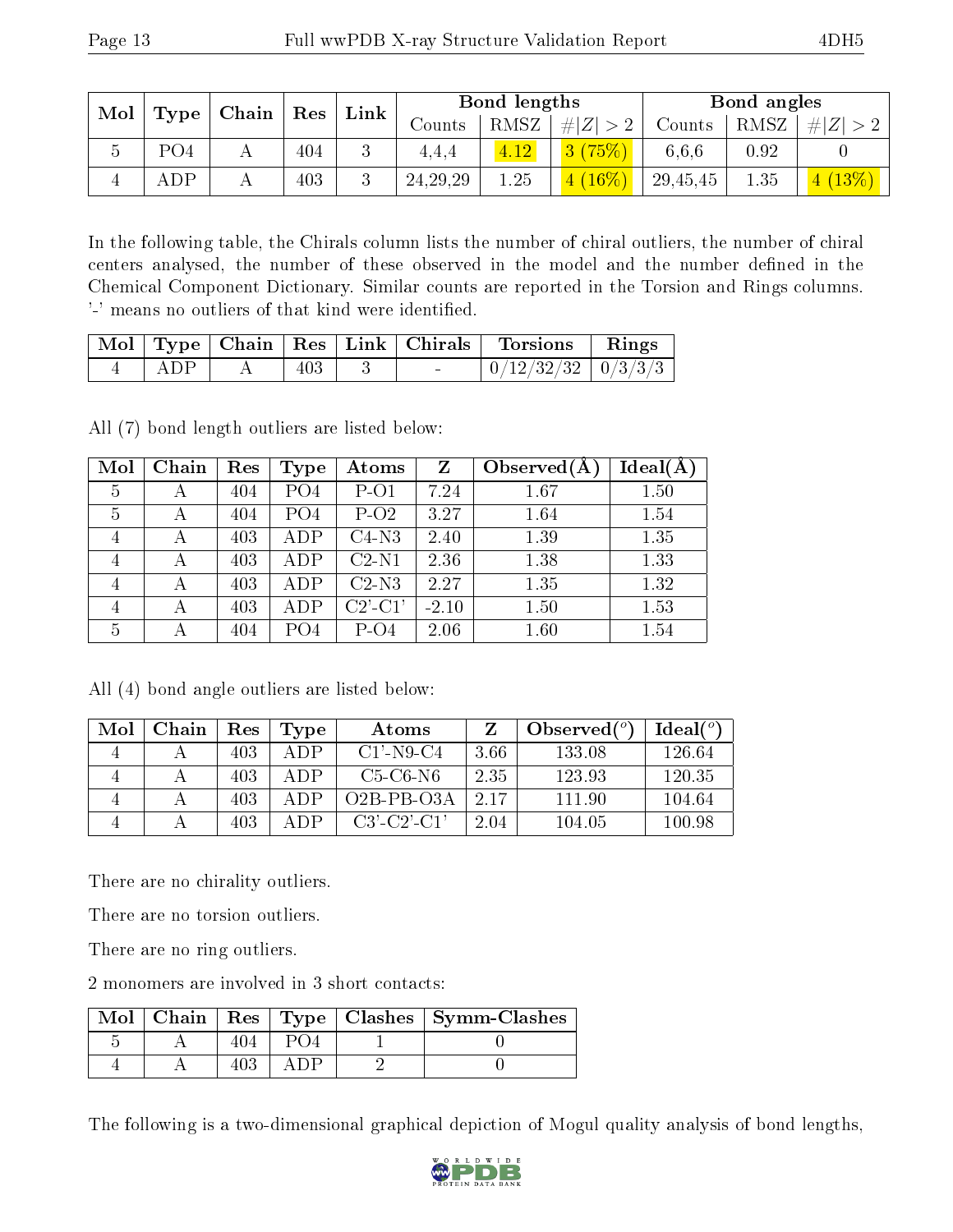bond angles, torsion angles, and ring geometry for all instances of the Ligand of Interest. In addition, ligands with molecular weight > 250 and outliers as shown on the validation Tables will also be included. For torsion angles, if less then 5% of the Mogul distribution of torsion angles is within 10 degrees of the torsion angle in question, then that torsion angle is considered an outlier. Any bond that is central to one or more torsion angles identified as an outlier by Mogul will be highlighted in the graph. For rings, the root-mean-square deviation (RMSD) between the ring in question and similar rings identified by Mogul is calculated over all ring torsion angles. If the average RMSD is greater than 60 degrees and the minimal RMSD between the ring in question and any Mogul-identified rings is also greater than 60 degrees, then that ring is considered an outlier. The outliers are highlighted in purple. The color gray indicates Mogul did not find sufficient equivalents in the CSD to analyse the geometry.



#### 5.7 [O](https://www.wwpdb.org/validation/2017/XrayValidationReportHelp#nonstandard_residues_and_ligands)ther polymers  $(i)$

There are no such residues in this entry.

#### 5.8 Polymer linkage issues  $(i)$

There are no chain breaks in this entry.

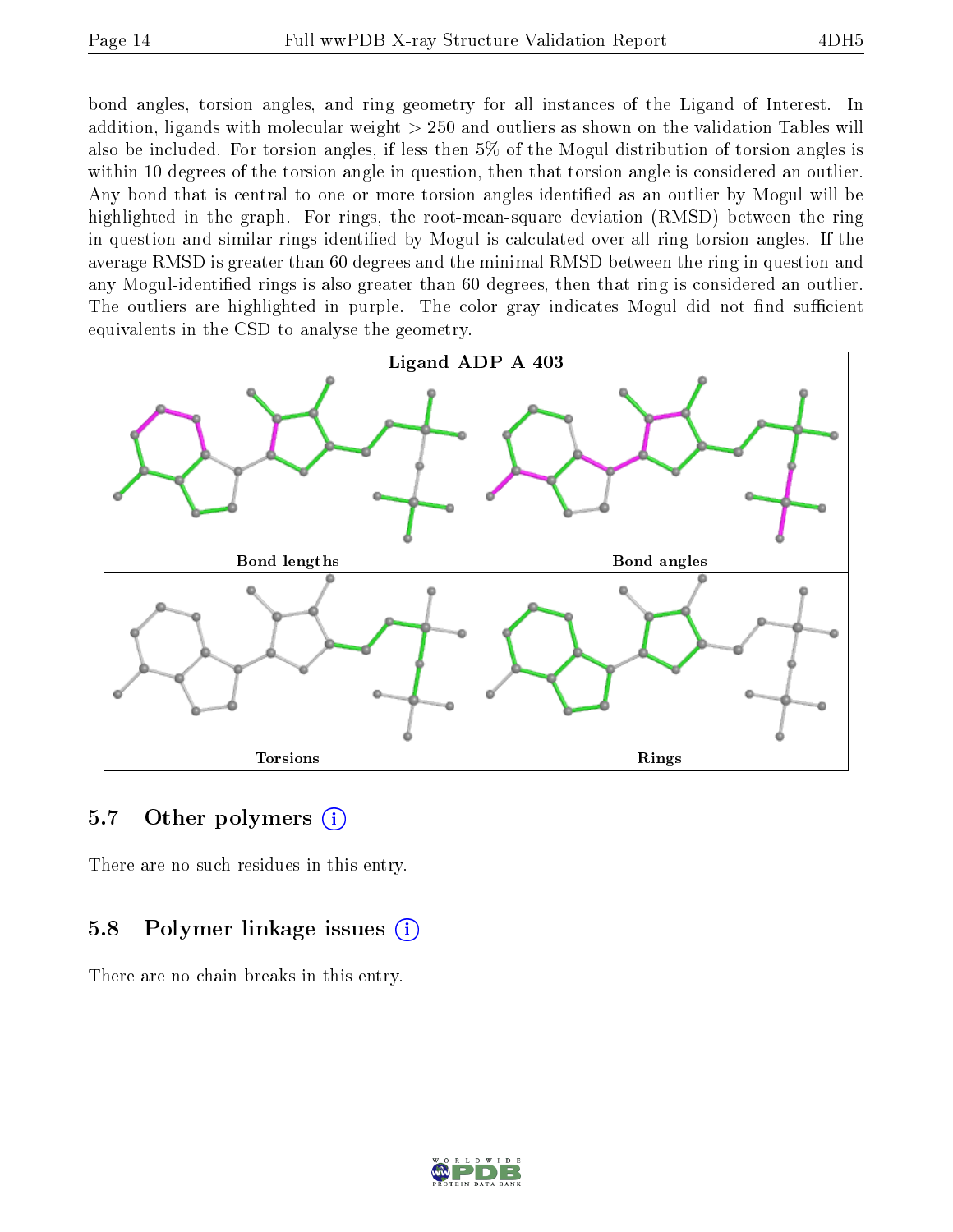## 6 Fit of model and data  $\left( \frac{1}{2} \right)$

### 6.1 Protein, DNA and RNA chains (i)

In the following table, the column labelled  $#RSRZ>2'$  contains the number (and percentage) of RSRZ outliers, followed by percent RSRZ outliers for the chain as percentile scores relative to all X-ray entries and entries of similar resolution. The OWAB column contains the minimum, median,  $95<sup>th</sup>$  percentile and maximum values of the occupancy-weighted average B-factor per residue. The column labelled  $Q< 0.9$  lists the number of (and percentage) of residues with an average occupancy less than 0.9.

| Mol | Chain | Analysed        | ${ <\hspace{-1.5pt}{\mathrm{RSRZ}} \hspace{-1.5pt}>}$ | $\#\text{RSRZ}\text{>2}$ | $OWAB(A^2)$     | Q <sub>0.9</sub> |
|-----|-------|-----------------|-------------------------------------------------------|--------------------------|-----------------|------------------|
|     |       | $333/350(95\%)$ | $-0.19$                                               | 16 $(4%)$<br>30<br>29    | 19, 33, 61, 101 |                  |
|     |       | $20/20$ (100%)  | $-0.34$                                               | $2(10\%)$ 7 6            | 25, 29, 77, 82  |                  |
| All | All   | $353/370(95\%)$ | $-0.20$                                               | $18(5\%)$<br>28<br>26    | 19, 33, 62, 101 |                  |

All (18) RSRZ outliers are listed below:

| Mol            | Chain              | Res | <b>Type</b>             | $_{\rm RSRZ}$ |
|----------------|--------------------|-----|-------------------------|---------------|
| $\overline{1}$ | A                  | 15  | VAL                     | 6.3           |
| $\mathbf{1}$   | $\bf{A}$           | 16  | <b>LYS</b>              | 5.2           |
| $\mathbf{1}$   | $\bf{A}$           | 52  | $\overline{\text{GLY}}$ | 5.1           |
| $\overline{2}$ | I                  | 24  | <b>ASP</b>              | 4.6           |
| $\overline{1}$ | A                  | 17  | GLU                     | 4.3           |
| $\mathbf{1}$   | A                  | 319 | <b>LYS</b>              | 3.8           |
| $\mathbf{1}$   | A                  | 54  | PHE                     | 3.8           |
| $\mathbf{1}$   | $\overline{\rm A}$ | 20  | ALA                     | 3.7           |
| $\mathbf{1}$   | A                  | 318 | PHE                     | 3.2           |
| $\overline{2}$ | I                  | 23  | HIS                     | 2.9           |
| $\mathbf{1}$   | А                  | 311 | GLU                     | 2.8           |
| $\mathbf{1}$   | $\overline{\rm A}$ | 242 | GLN                     | 2.6           |
| $\mathbf{1}$   | $\overline{A}$     | 317 | <b>LYS</b>              | 2.3           |
| $\mathbf{1}$   | $\overline{A}$     | 285 | <b>LYS</b>              | 2.3           |
| $\mathbf{1}$   | A                  | 256 | $\rm{ARG}$              | 2.3           |
| $\mathbf{1}$   | A                  | 53  | <b>SER</b>              | 2.3           |
| $\mathbf{1}$   | А                  | 57  | VAL                     | 2.1           |
| $\mathbf{1}$   | А                  | 320 | $\rm GLY$               | $2.0\,$       |

### 6.2 Non-standard residues in protein, DNA, RNA chains (i)

In the following table, the Atoms column lists the number of modelled atoms in the group and the number defined in the chemical component dictionary. The B-factors column lists the minimum, median,  $95<sup>th</sup>$  percentile and maximum values of B factors of atoms in the group. The column

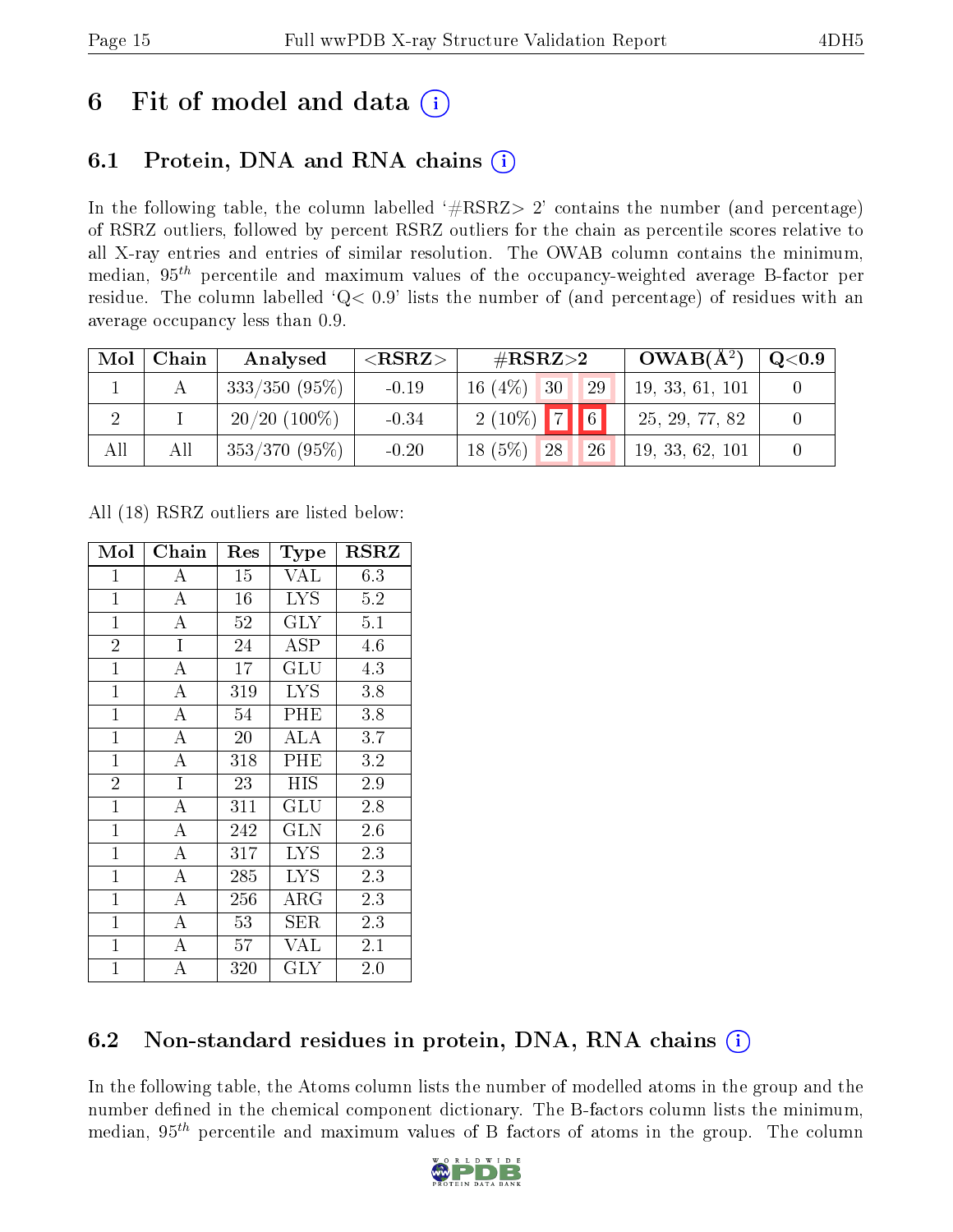| Mol | Type       | Chain | $\operatorname{Res}$ | Atoms | $\bf RSCC$ | $+$ $\bf RSR$ | B-factors $(A^2)$ | Q <sub>0.9</sub> |
|-----|------------|-------|----------------------|-------|------------|---------------|-------------------|------------------|
|     | SEP        |       | 139                  | 10/11 |            | 0.22          | 29, 38, 57, 59    |                  |
|     | <b>SEP</b> |       | 338                  | 10/11 | 0.97       | 0.09          | 40, 41, 43, 43    |                  |
|     | TPG        |       | 197                  | 11/19 | 0.98       | 0.09          | 22, 26, 28, 28    |                  |

labelled  $Q< 0.9$  lists the number of atoms with occupancy less than 0.9.

#### 6.3 Carbohydrates  $(i)$

There are no carbohydrates in this entry.

#### 6.4 Ligands  $(i)$

In the following table, the Atoms column lists the number of modelled atoms in the group and the number defined in the chemical component dictionary. The B-factors column lists the minimum, median,  $95<sup>th</sup>$  percentile and maximum values of B factors of atoms in the group. The column labelled  $Q< 0.9$ ' lists the number of atoms with occupancy less than 0.9.

| Mol | Type | Chain | Res | Atoms | $_{\rm RSCC}$ | RSR  | B-factors $(A^2)$ | O <sub>0.9</sub> |
|-----|------|-------|-----|-------|---------------|------|-------------------|------------------|
|     | МG   |       | 402 |       | 0.86          | 0.07 | 30, 30, 30, 30    |                  |
|     | МG   |       | 401 |       | 0.92          | 0.08 | 39, 39, 39, 39    |                  |
|     | ADP  |       | 403 | 27/27 | 0.96          | 0.10 | 26, 33, 42, 44    |                  |
|     | PO4  |       | 404 | 5/5   | 0.97          | 0.08 | 57, 57, 58, 58    |                  |

The following is a graphical depiction of the model fit to experimental electron density of all instances of the Ligand of Interest. In addition, ligands with molecular weight  $> 250$  and outliers as shown on the geometry validation Tables will also be included. Each fit is shown from different orientation to approximate a three-dimensional view.